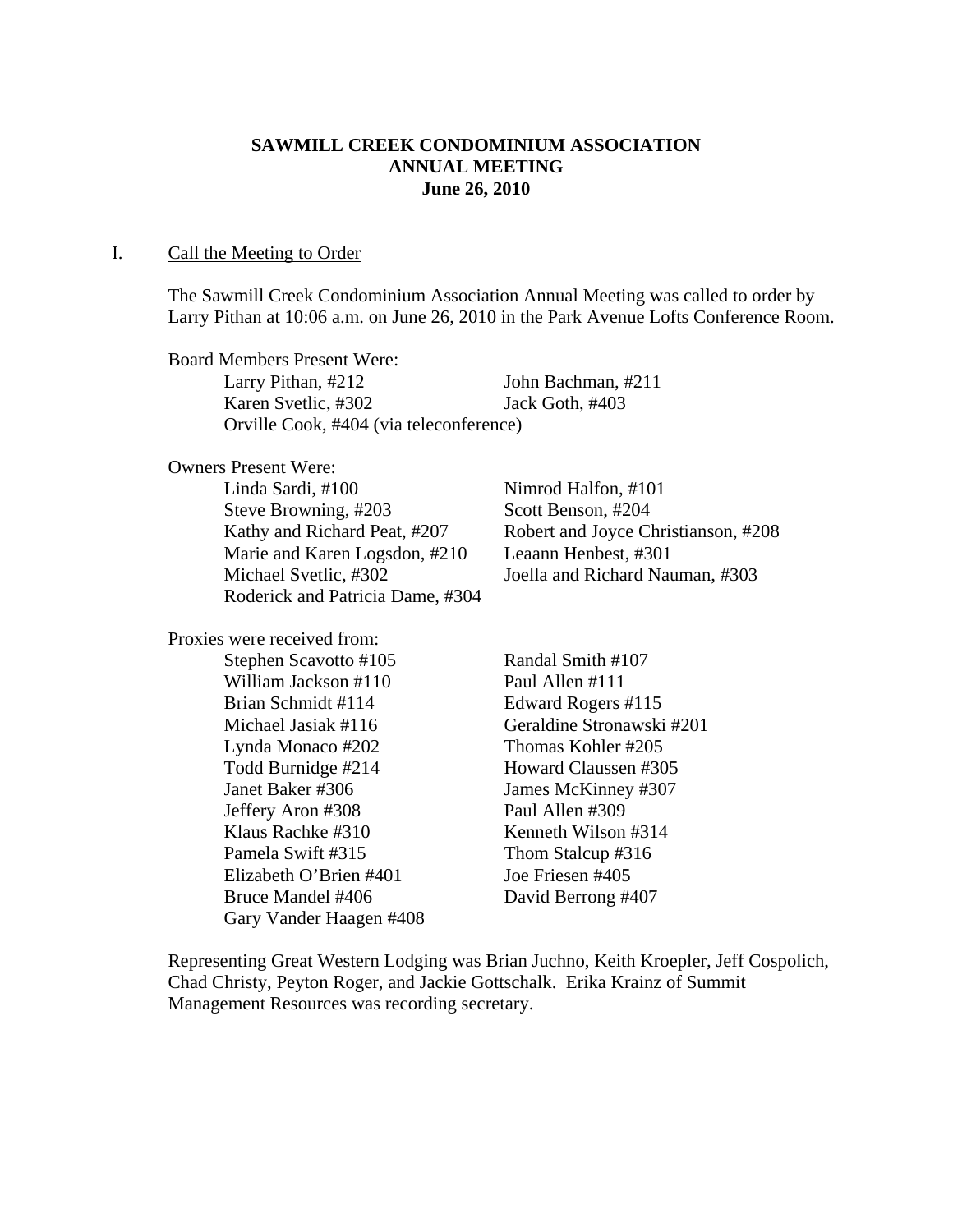### II. Roll Call and Proxies

With fourteen units represented in person and twenty-five proxies received a quorum was reached.

### III. Verification of Notice

Notice of the meeting was sent in accordance with the Bylaws.

### IV. Review and Approval of Previous Meeting Minutes

Jack Goth made a motion to approve the June 27, 2009 Annual Meeting minutes as presented. Michael Svetlic seconded and the motion carried.

- V. Financial Report
	- *A. Balance Sheet as of 5/31/10* 
		- The May 31, 2010 Balance Sheet reflected the following account balances:
		- 1. Reserves \$65,133.
		- 2.  $A/R $1,766$ . There are two owners in arrears and Jackie Gottschalk has contacted both owners.
		- 3.  $A/P $2,681$ .

A Reserve Study was done and will be posted on the website.

#### *B. 2010 Budget vs. Actual & Reserve 1/1/10 – 5/31/10*

- 1. Administration \$1,403 under budget.
- 2. Alarms & Elevator \$19 over budget.
- 3. Repair & Maintenance \$32,768 over budget.
- 4. Operating \$760 under budget.
- 5. Utilities \$927 under budget.
- 6. Net Income \$11,488 over budget.
- *C. 2010 Budget Overview*

The 2010 Budget as written does not include any dues increase. A few accounts were increased slightly including the Management Fee (5%) and Insurance (based on the claim). Repair & Maintenance was decreased 24.9% and Electric was increased 12.3%.

An owner questioned the \$1,840 actual cost for Income/Property Taxes. Larry Pithan explained the tax liability was due to the interest earned on the money that was invested from the renovation.

Michael Svetlic made a motion to approve the 2010 Proposed Budget as presented. Steve Browning seconded and the motion carried.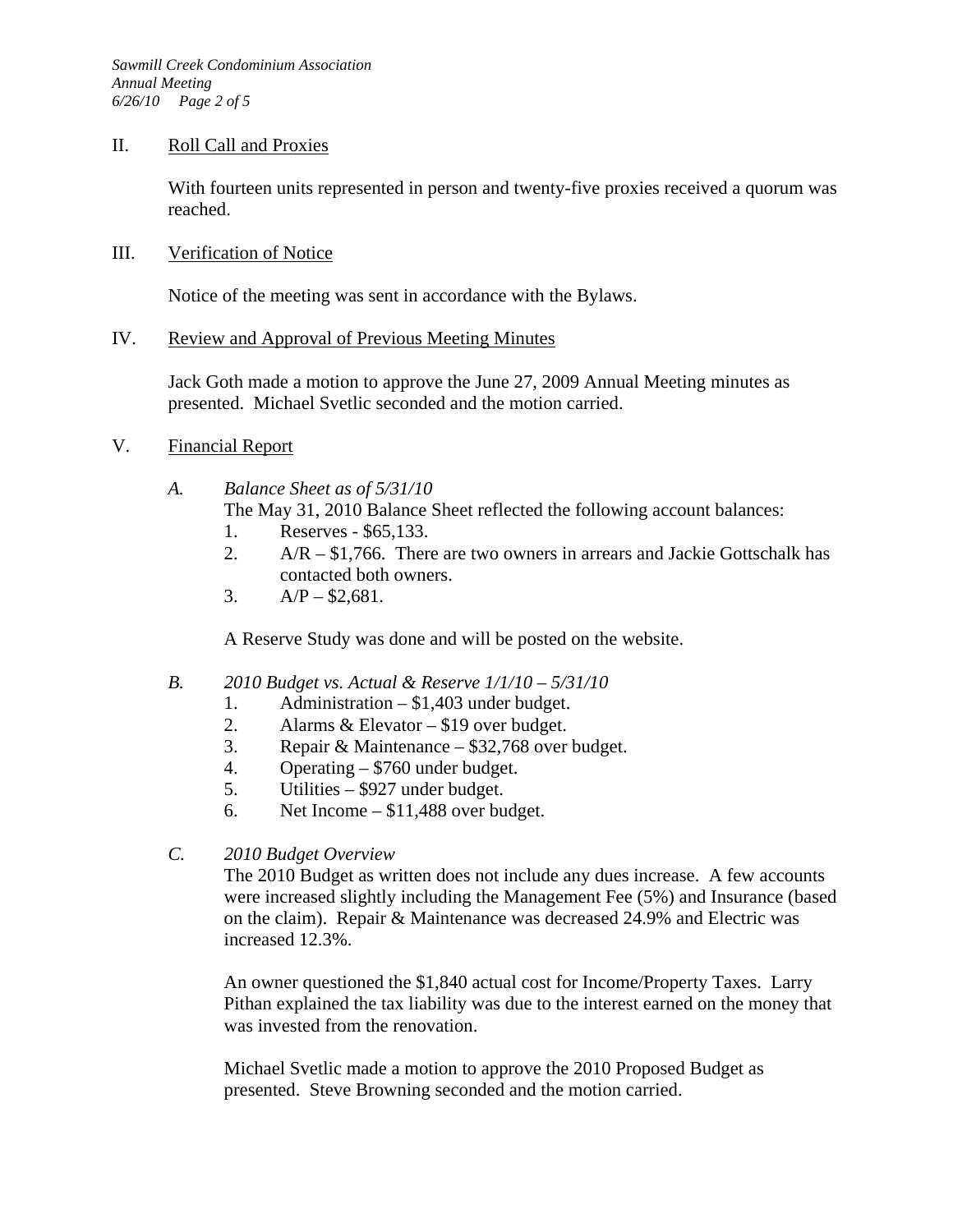### VI. Property Manager's Report

- *A. 2009/2010 Completed Projects* 
	- 1. Concrete along the creek was removed and sod and landscaping was added.
	- 2. The staircase in front to Park Avenue was replaced and railings were added.
	- 3. The boxes were planted with low maintenance plants.
	- 4. Cobble pavers were added by the light at the corner of Ski Hill and Park Avenue.
	- 5. Installed wireless access throughout the building.
	- 6. Painted garage walls last fall and restriped the parking spaces.
	- 7. Restocked the pond with about 80 trout.
- *B. Pending Projects* 
	- 1. Continue beautification of property.
	- 2. Continue cobblestone pavers between sidewalk and landscaped area.
	- 3. Replace wooden stairs to the barbecue with metal stairs.
	- 4. Patch small areas of concrete as needed.

There was discussion about moving the building signage. Jeff Cospolich said the town sign code only allowed for one sign per entrance but one sign could be added on the side of the building or the existing sign could be moved to the corner for improved visibility. He will follow up with the town.

Larry Pithan discussed the pond situation. The last time the pond was dredged the cost was about \$35,000. It will likely need to be done again in about three years and the town is unwilling to share in the cost. Larry suggested converting the pond to a stream at some point in the future to eliminate this costly maintenance item and to increase the amount of green space.

The owners recognized Great Western Lodging for their efforts at the property.

## VII. New Business

*A. Amendment of Bylaws* 

John Bachman has been working on the amendments to the Bylaws. This is being done for compliance with new state statutes and the Colorado Common Interest Ownership Act. A copy of the revised Bylaws was included in the meeting packet along with a summary of the changes that were made. He provided an overview of the revisions:

- 1. Article 1 recites CCIOA.
- 2. Article 2 expands the voting procedures.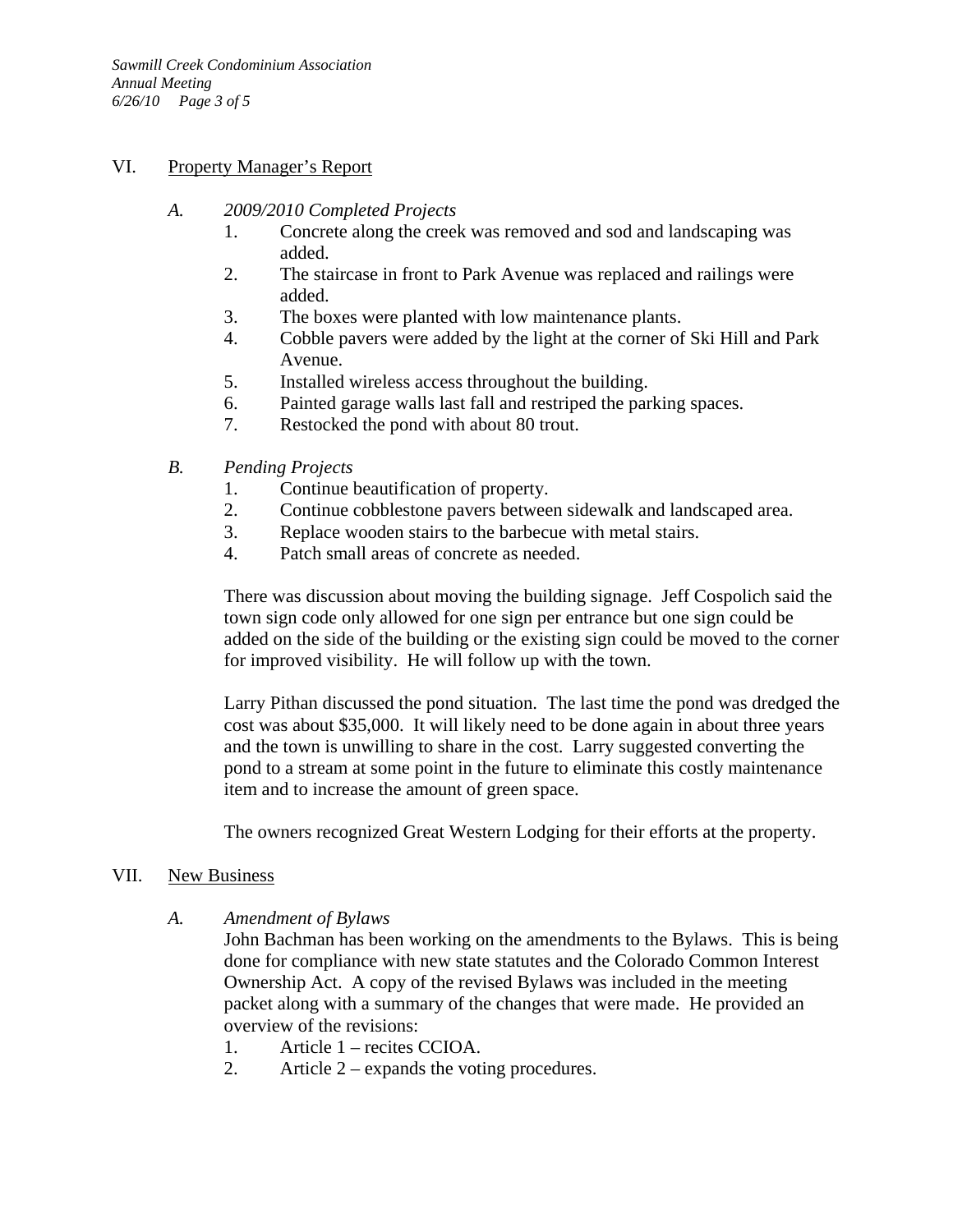- 3. Article 3 changes the date of the Annual Meeting to a date in June instead of October.
- 4. Article 4 relates to operations and procedures for the Board of Directors.
- 5. Article 6 relates to a bond requirement and segregation of funds.
- 6. Article 7 updates indemnification for Officers
- 7. Article 8 revises the majority required to amend the Bylaws to a majority of owners present instead of 75%.
- 8. Article 9 clarifies that owners are required to provide mortgagee information.
- 9. Article 18 relates to notice and hearing procedures for owner complaints or violations of the Bylaws or Declarations.

Jack Goth said the Amendments did not represent any real changes but they needed to be in writing, enforceable and in compliance with Colorado law.

Michael Svetlic made a motion to approve the amended Bylaws as presented. Jack Goth seconded and the motion carried with no opposition.

The Board and owners recognized John Bachman for his work on this project.

### VIII. Town of Breckenridge Update

Chad Christy provided an update on Breckenridge projects. There are numerous repaving projects all around the town and the highway is being widened between town and Farmer's Corner. The path by the river was designated as an official trail and improvements were made. CMC opened last fall and the Breckenridge Building Center moved out of town.

Great Western Lodging had a reasonable year despite a continuing downturn in the market. There were more reservations but at lower rates and more discounting. The advance booking window continues to be very short and there is more price negotiation.

Chad believes the volume of real estate sales has bottomed out although the market is and will probably continue to be stagnant. Financing continues to be challenging.

The town ballot may include a 1% lodging tax increase and an amusement tax for lift tickets because there is no sales tax on lift tickets.

A question was raised regarding the build-out of Breckenridge. Breckenridge is 85% built out between Farmer's Corner and Hoosier Pass. There is still the potential for 300 condominiums and underground parking in the gondola parking lot, which is the last large parcel of developable land. Breckenridge was previously projected to be 100% built out by 2013 but the pace of new construction has slowed considerably.